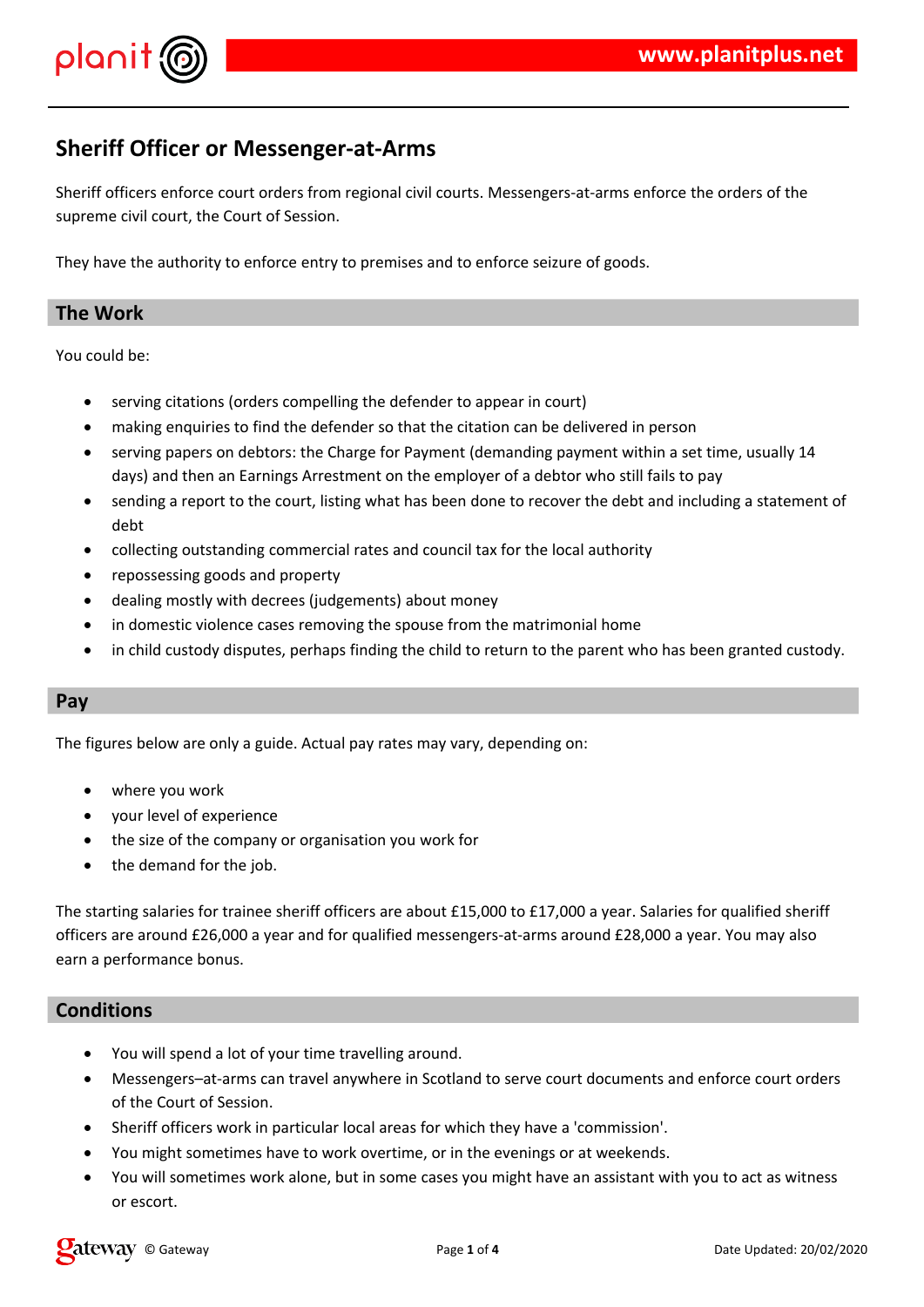

# **Getting In**

- To become a sheriff officer you must be at least 20 years old and have a good general education. This is usually at least 5 subjects at National 4 or 5, including English and Maths. Many have Higher National qualifications. Relevant work experience may be accepted.
- You would gain employment with a sheriff officer and undergo a three-year traineeship, although this can be reduced to one year on application to the Sheriff Principal.
- You would then sit the Society of Messengers-at-Arms and Sheriff Officers exam, which tests practical and technical knowledge. You will be allowed three attempts to pass this exam.
- After passing the examination, you will apply to the Sheriff Principal of the sheriffdom of the geographical location in which you wish to practise. You are also required to provide two letters of reference of good character.
- To become a messenger-at-arms, you must have practised as a sheriff officer for at least two years, and sit a further examination set by the Examination Board of the Society of Messengers-at-Arms and Sheriff Officers. You would then apply to the Court of Session.
- You usually need a driving licence and the use of a car for work.
- You will require a satisfactory criminal record check from Disclosure Scotland to show that you are suitable for this type of work. Contact Disclosure Scotland for details on the type you would need.

#### **What Does It Take**

You need to be:

- assertive and confident
- able to carry out unpopular decisions
- able to use your initiative and work alone
- able to deal with people from different backgrounds
- able to cope with people who are distressed or aggressive
- honest
- good with figures.

You should have:

- the ability to learn and understand the relevant laws
- good judgement
- tact, diplomacy and good negotiation skills
- personal integrity
- a reasonable level of physical fitness.

#### **Training**

- You would train on the job, working with a qualified officer and attending short courses. This normally takes a minimum of three years.
- You would then take the professional examinations to become a sheriff officer.
- After a minimum of two more years' experience you can take a further examination to qualify as a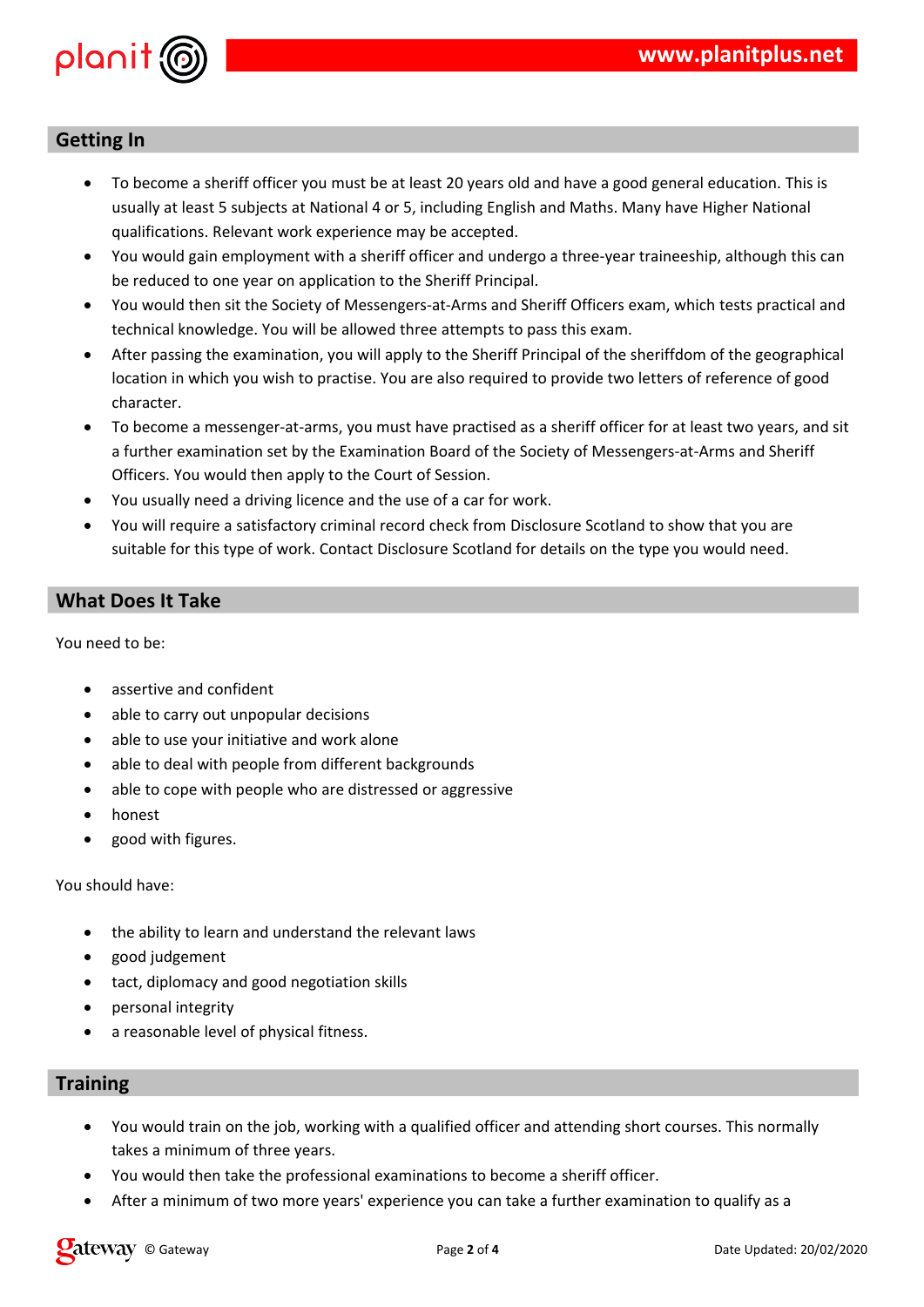

messenger-at-arms.

 Further training and development opportunities, provided by the Society of Messengers-at-Arms and Sheriff Officers, are available throughout your career.

# **Getting On**

- Private firms employ sheriff officers but they operate under the control of the sheriff.
- You may be employed by a private firm and be commissioned to work for the courts.

# **More Information**

Scotland is geographically divided into six sheriffdoms and 39 local sheriff court districts.

#### **Contacts**

#### **Disclosure Scotland**

Tel: 03000 2000 40 Email: response@disclosurescotland.gov.scot Website: www.mygov.scot/organisations/disclosure-scotland Twitter: @DisclosureScot

#### **Scottish Courts and Tribunals Service**

Tel: 0131 444 3300 Email: enquiries@scotcourts.gov.uk Website: www.scotcourts.gov.uk Twitter: @SCTScourtstribs

#### **Skills for Justice**

Tel: 0117 922 1155 Website: www.sfjuk.com Twitter: @Skills\_Justice Facebook: www.facebook.com/skillsforjustice

#### **Society of Messengers-at-Arms and Sheriff Officers (SMASO)**

Tel: 0131 292 0321 Email: admin@smaso.ednet.co.uk Website: www.smaso.org